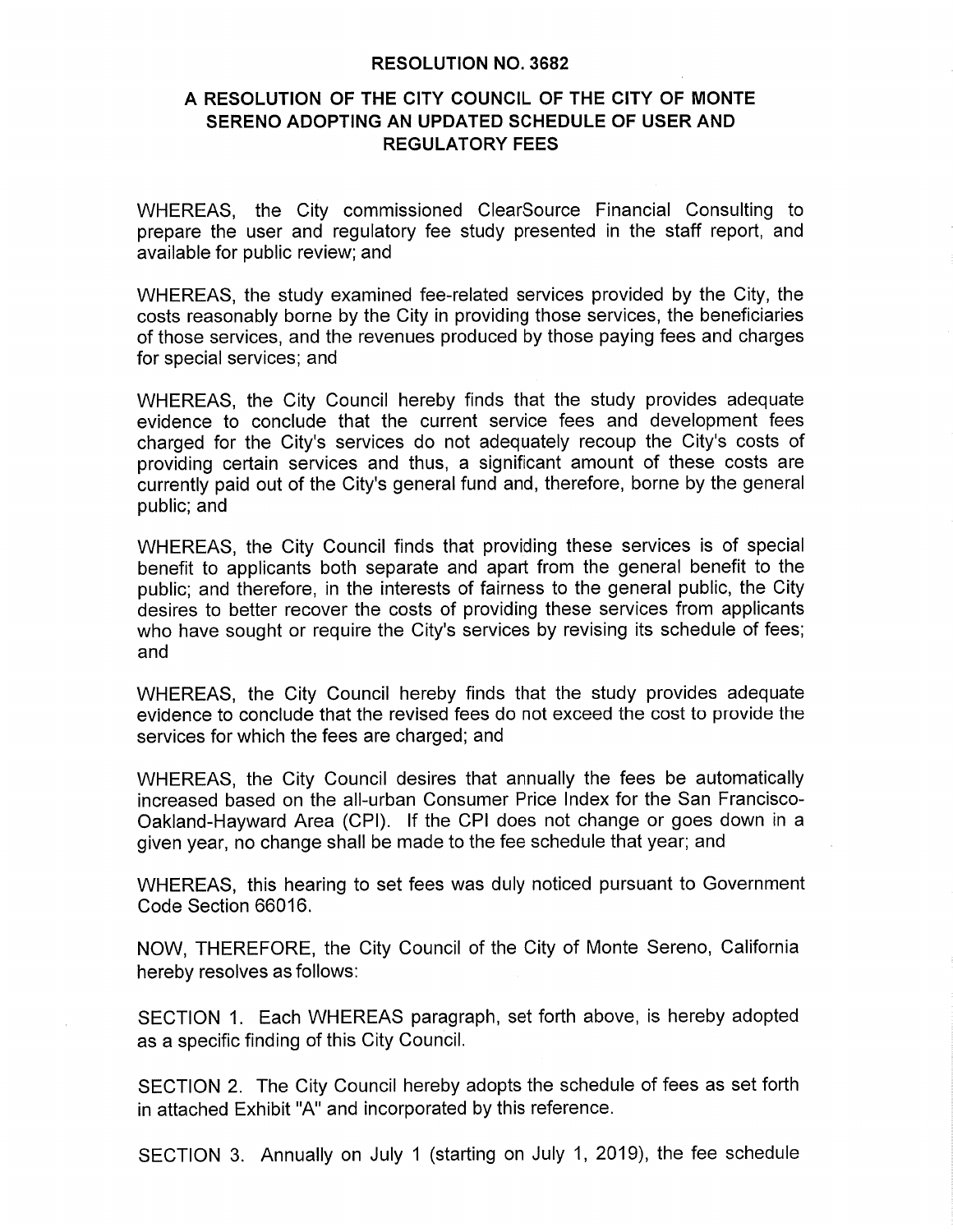shall be updated whereby fees are increased based on the prior year annual change in the CPI. If the CPI does not change or goes down in a given year, no change shall be made to the fee schedule that year.

SECTION 4. Any and all provisions of prior resolutions of the City Council establishing or modifying fees for the services, programs or products set forth in Exhibit "A," are hereby repealed and replaced as of the effective date of this Resolution in the manner set forth in Exhibit "A;" provided, however, that such repeal shall not excuse or affect the failure of any person or entity to pay any fee heretofore imposed upon such person or entity. The City Council desires to clarify that in adopting this Resolution, it is taking action only on those fees for the services, programs or products set forth in Exhibit "A" which have been modified from prior resolutions of the City Council. The remaining fees that have not been modified from prior resolutions shall remain in full force and effect.

SECTION 5. The City Clerk shall certify to the passage and adoption of this resolution.

REGULARLY passed and adopted this 1<sup>st</sup> day of May 2018.

AYES:

NOES:

**ABSENT:** 

Council Members Anstandig, Rogers, Turner Wolsheimer and **Mayor Craig** None

Crem utou

Burton Craig, Mayor

**ATTEST** 

None

Andrea M. Chelemengos, City Clerk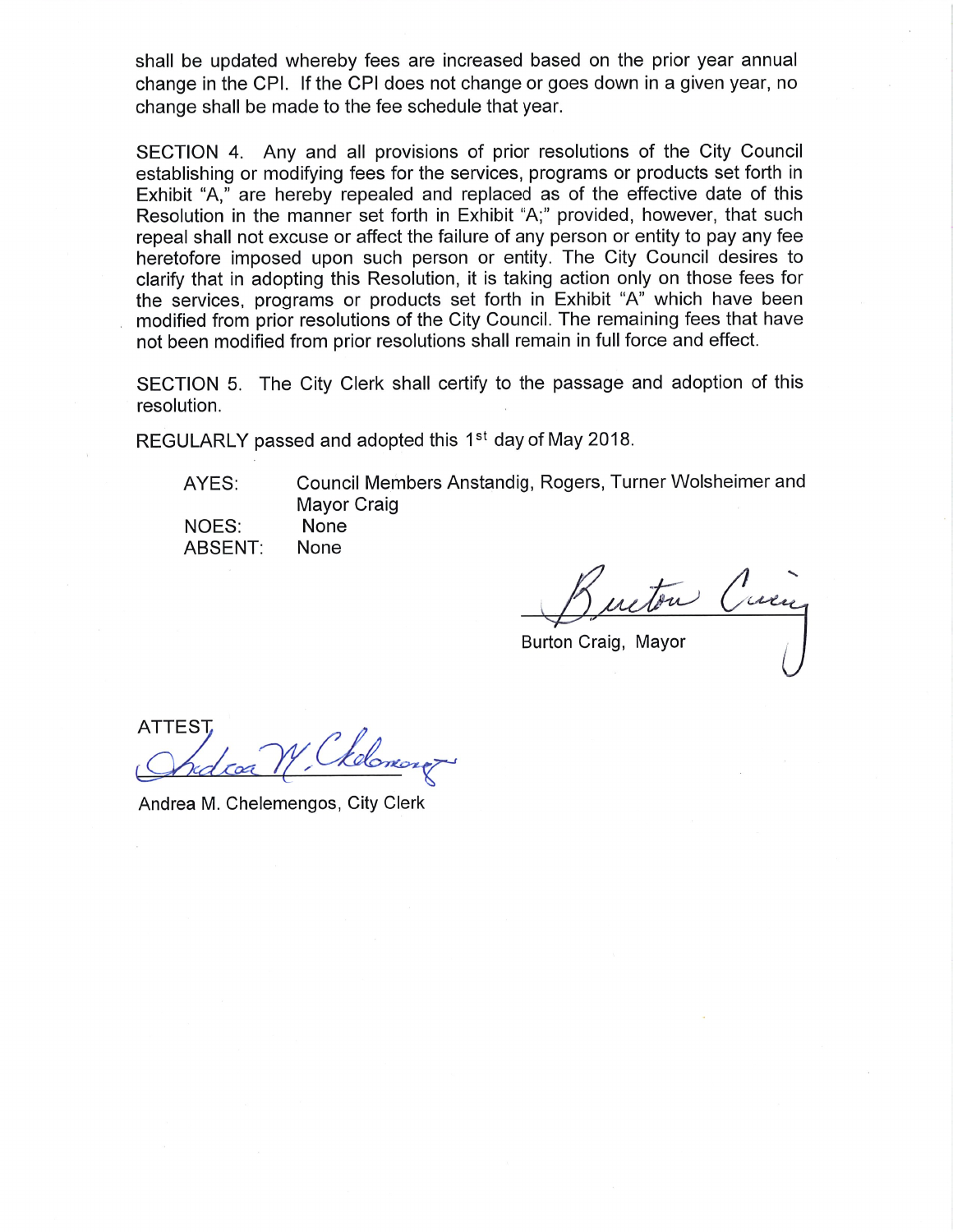# **City of Monte Sereno MASTER FEE SCHEDULE**

| <b>Services / Activities / Subject Matter</b> | <b>Effective Date</b> | Page    |
|-----------------------------------------------|-----------------------|---------|
| <b>Planning Fees</b>                          | July 1, 2018          | $1 - 2$ |
| <b>Public Works Fees</b>                      | July 1, 2018          | $3 - 4$ |
| <b>Building Fees</b>                          | July 1, 2018          | $5 - 6$ |
| <b>Administrative Services</b>                | July 1, 2018          | 7       |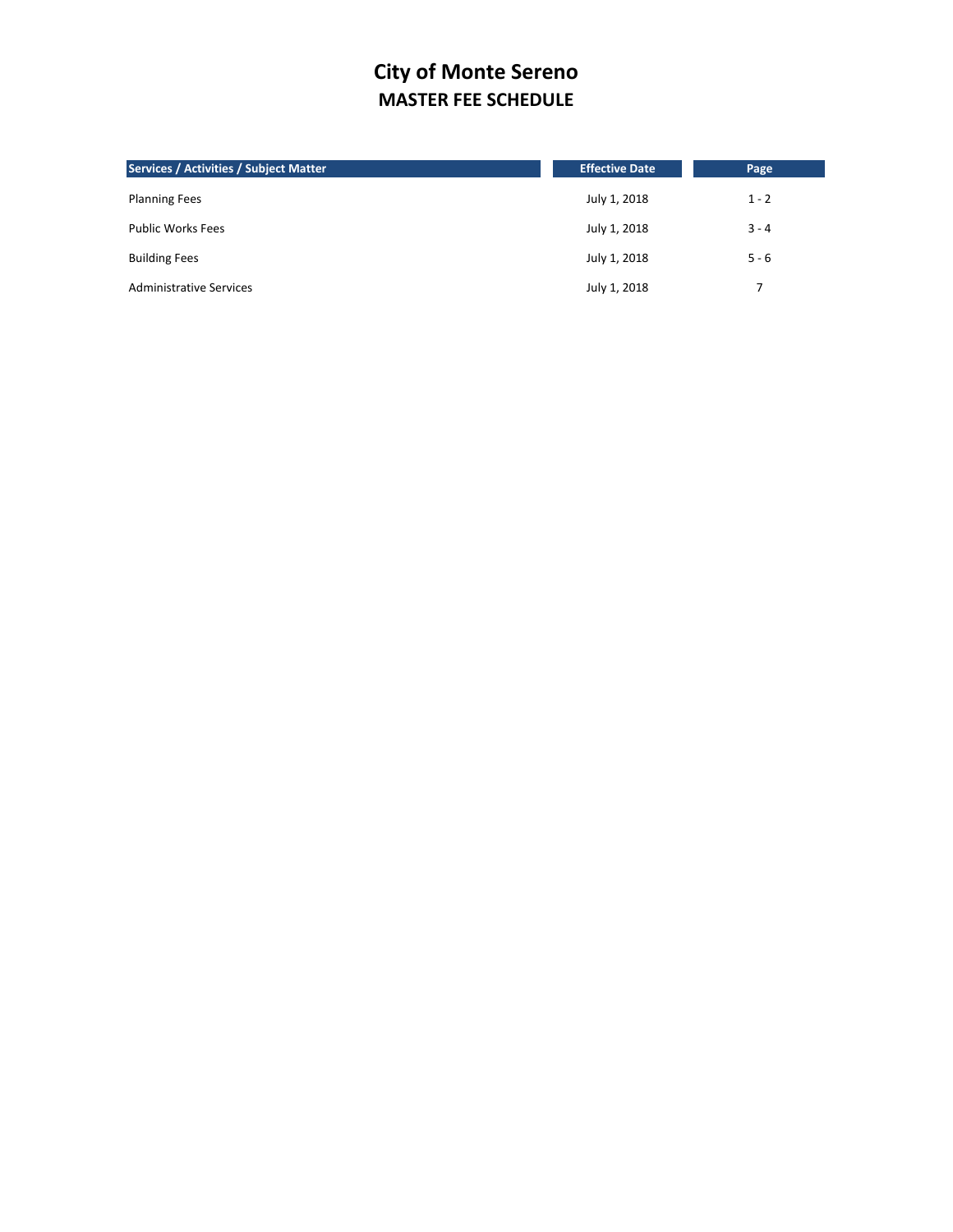# **City of Monte Sereno MASTER FEE SCHEDULE - PLANNING FEES**

|    | <b>Activity Description</b>                                                                              | <b>Note</b>                                                                                                                                                                                                                                                                                                                                                                                                                                                                                              | Fee                                                        |
|----|----------------------------------------------------------------------------------------------------------|----------------------------------------------------------------------------------------------------------------------------------------------------------------------------------------------------------------------------------------------------------------------------------------------------------------------------------------------------------------------------------------------------------------------------------------------------------------------------------------------------------|------------------------------------------------------------|
| 1  | Planning Review of Building Permit                                                                       |                                                                                                                                                                                                                                                                                                                                                                                                                                                                                                          | \$150                                                      |
| 2  | Community Planning Fee (per \$1 of valuation)                                                            | $[a] % \begin{center} % \includegraphics[width=\linewidth]{imagesSupplemental_3.png} % \end{center} % \caption { % \textit{DefNet} and \textit{DefNet}~\textit{DefNet}~\textit{DefNet}~\textit{DefNet}~\textit{DefNet}~\textit{DefNet}~\textit{DefNet}~\textit{DefNet}~\textit{DefNet}~\textit{DefNet}~\textit{DefNet}~\textit{DefNet}~\textit{DefNet}~\textit{DefNet}~\textit{DefNet}~\textit{DefNet}~\textit{DefNet}~\textit{DefNet}~\textit{DefNet}~\textit{DefNet}~\textit{DefNet}~\textit{DefNet}~$ | \$0.0018                                                   |
| 3  | Significant Tree Removal (referred to Site and Architecture Commission)                                  |                                                                                                                                                                                                                                                                                                                                                                                                                                                                                                          | \$100                                                      |
| 4  | Site Development/Planned Development Permit:                                                             |                                                                                                                                                                                                                                                                                                                                                                                                                                                                                                          |                                                            |
|    | a) New Houses/Demo Rebuild/Remodel/Addition 50% or more of existing SF                                   |                                                                                                                                                                                                                                                                                                                                                                                                                                                                                                          | \$2,800                                                    |
|    | b) Remodel/Addition less than 50% of existing SF                                                         |                                                                                                                                                                                                                                                                                                                                                                                                                                                                                                          | \$1,900                                                    |
|    | c) Accessory Building/Fence Height                                                                       |                                                                                                                                                                                                                                                                                                                                                                                                                                                                                                          | \$500                                                      |
|    | e) Hillside Development (avg. slope of 10% of greater)                                                   |                                                                                                                                                                                                                                                                                                                                                                                                                                                                                                          | \$3,100                                                    |
|    | f) Site Development Permit Amendment                                                                     |                                                                                                                                                                                                                                                                                                                                                                                                                                                                                                          | \$1,300                                                    |
| 5  | Administrative Building Site Approval                                                                    |                                                                                                                                                                                                                                                                                                                                                                                                                                                                                                          | \$2,800                                                    |
| 6  | Address/Street Name Change                                                                               |                                                                                                                                                                                                                                                                                                                                                                                                                                                                                                          | \$350                                                      |
| 7  | <b>Environmental Review</b>                                                                              |                                                                                                                                                                                                                                                                                                                                                                                                                                                                                                          |                                                            |
|    | a) Exemption                                                                                             |                                                                                                                                                                                                                                                                                                                                                                                                                                                                                                          | \$350                                                      |
|    | b) Environmental Clearance                                                                               |                                                                                                                                                                                                                                                                                                                                                                                                                                                                                                          |                                                            |
|    | i) Reuse of Previous Environmental Clearance                                                             |                                                                                                                                                                                                                                                                                                                                                                                                                                                                                                          | \$350                                                      |
|    | ii) Initial Study and Negative Declaration / Mitigated Negative Declaration                              |                                                                                                                                                                                                                                                                                                                                                                                                                                                                                                          | \$3,400                                                    |
|    | iii) Initial Study and Negative Declaration / Mitigated Negative Declaration<br>(prepared by consultant) |                                                                                                                                                                                                                                                                                                                                                                                                                                                                                                          | pass-through of actual cost plus 10%<br>administrative fee |
|    | iv) EIR (prepared by consultant)                                                                         |                                                                                                                                                                                                                                                                                                                                                                                                                                                                                                          | pass-through of actual cost plus 10%<br>administrative fee |
| 8  | General Plan Amendment                                                                                   |                                                                                                                                                                                                                                                                                                                                                                                                                                                                                                          | \$2,800                                                    |
| 9  | Zoning Map Amendment                                                                                     |                                                                                                                                                                                                                                                                                                                                                                                                                                                                                                          | \$2,800                                                    |
| 10 | Planned Development Zoning Map Amendment                                                                 |                                                                                                                                                                                                                                                                                                                                                                                                                                                                                                          | \$5,000                                                    |
|    | 11 Annexation (excluding LAFCO Fees)                                                                     |                                                                                                                                                                                                                                                                                                                                                                                                                                                                                                          | \$3,800                                                    |
|    | 12 Reasonable Accommodation Application                                                                  |                                                                                                                                                                                                                                                                                                                                                                                                                                                                                                          | \$360                                                      |
|    | 13 Subdivision:                                                                                          |                                                                                                                                                                                                                                                                                                                                                                                                                                                                                                          |                                                            |
|    | a) Lot Line Adjustment                                                                                   |                                                                                                                                                                                                                                                                                                                                                                                                                                                                                                          | \$1,500                                                    |
|    | b) Tentative Map Application:                                                                            |                                                                                                                                                                                                                                                                                                                                                                                                                                                                                                          |                                                            |
|    | i) 4 Lots or Fewer: (Tentative Parcel Map)                                                               |                                                                                                                                                                                                                                                                                                                                                                                                                                                                                                          | \$3,000                                                    |
|    | ii) 5 Lots or More: (Tentative Subdivision Map)                                                          |                                                                                                                                                                                                                                                                                                                                                                                                                                                                                                          | \$10,000                                                   |
|    | 14 Use Permits:                                                                                          |                                                                                                                                                                                                                                                                                                                                                                                                                                                                                                          |                                                            |
|    | a) General                                                                                               |                                                                                                                                                                                                                                                                                                                                                                                                                                                                                                          | \$2,800                                                    |
|    | b) Animals                                                                                               |                                                                                                                                                                                                                                                                                                                                                                                                                                                                                                          | \$500                                                      |
|    | c) Special Land Use Permit (Historic Resource)                                                           |                                                                                                                                                                                                                                                                                                                                                                                                                                                                                                          | \$2,800                                                    |
|    | 15 Satellite Dish                                                                                        |                                                                                                                                                                                                                                                                                                                                                                                                                                                                                                          |                                                            |
|    | a) Administrative Review                                                                                 |                                                                                                                                                                                                                                                                                                                                                                                                                                                                                                          | \$250                                                      |
|    | b) Public Hearing                                                                                        |                                                                                                                                                                                                                                                                                                                                                                                                                                                                                                          | \$500                                                      |
|    | 16 Variance                                                                                              |                                                                                                                                                                                                                                                                                                                                                                                                                                                                                                          | \$2,800                                                    |
| 17 | Appeal                                                                                                   |                                                                                                                                                                                                                                                                                                                                                                                                                                                                                                          | \$360                                                      |
| 18 | Hourly Rate for Services Not Listed in this Fee Schedule (per hour - 1 hour minimum)                     |                                                                                                                                                                                                                                                                                                                                                                                                                                                                                                          | \$194                                                      |
| 19 | Excess Plan Review Fee (per hour - 1 hour minimum)                                                       | $[b] % \begin{center} % \includegraphics[width=\linewidth]{imagesSupplemental_3.png} % \end{center} % \caption { % Our method can be used for the image. % } % \label{fig:example} %$                                                                                                                                                                                                                                                                                                                    | \$194                                                      |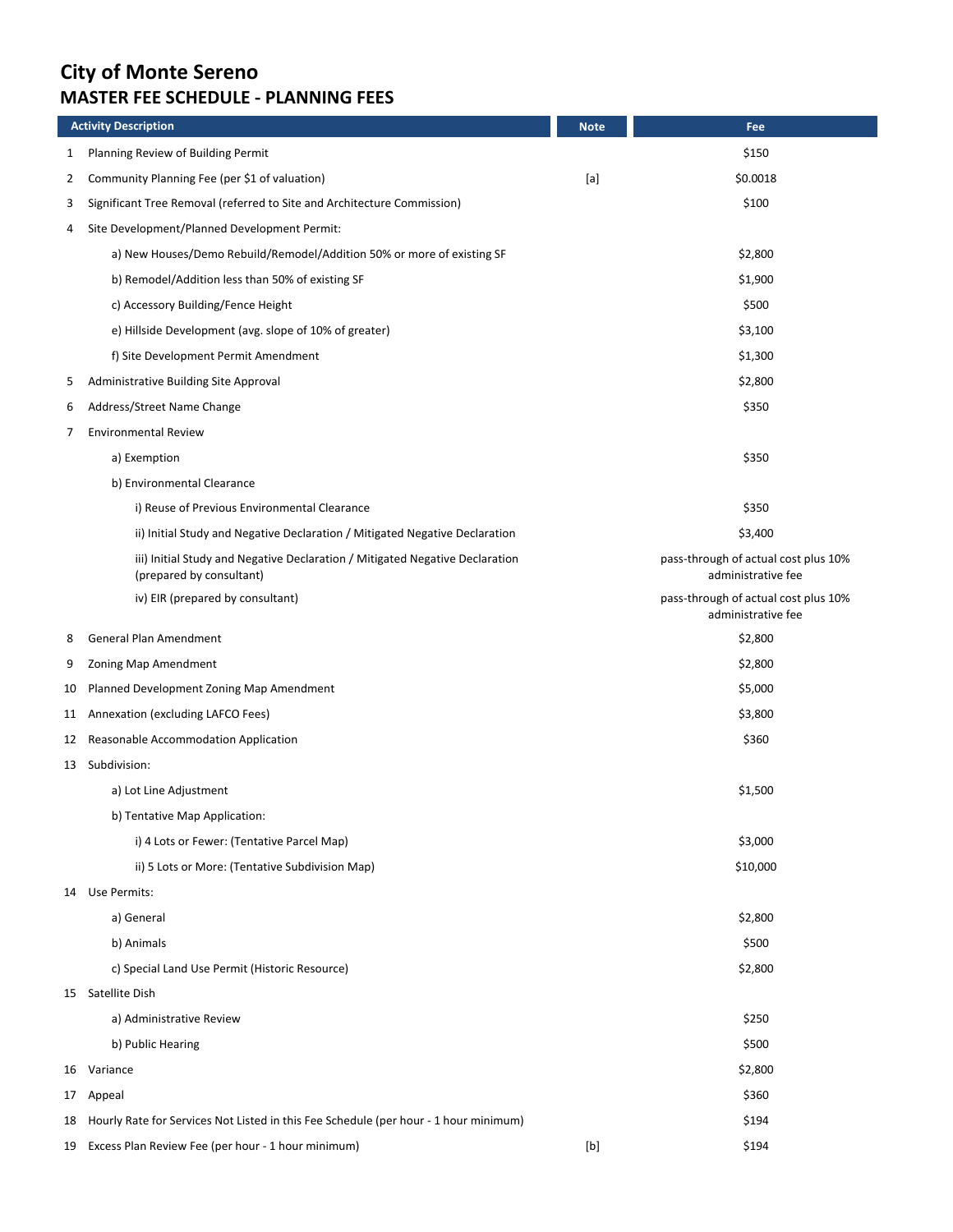## **City of Monte Sereno MASTER FEE SCHEDULE - PLANNING FEES**

|    | <b>Activity Description</b>                                                       | <b>Note</b>       | Fee                |
|----|-----------------------------------------------------------------------------------|-------------------|--------------------|
| 20 | Excess Inspection/Re-inspection/Missed Inspection Fee (per hour - 1 hour minimum) | [b]               | \$194              |
| 21 | Work Commenced without a Permit                                                   | $\lceil c \rceil$ | 1x Base Permit Fee |

Notes:

\* The fees listed in this schedule do not include the costs of external reports required to be prepared and submitted by the applicant (e.g. arborist report, geotech report). Applicant is responsible for the preparation costs of any external reports required. Additionally, the fees in this schedule do not include any outside agency fees or costs that may apply to applicant project (e.g. County recording fees, Department of Fish and Wildlife fees, newspaper noticing fees, consulting services, attorney services). Applicant is responsible for payment of any outside agency/service provider fees that may apply to applicant project. [a] Fee paid at time of building permit issuance.

[b] Base fees include up to three plan reviews and any typically required inspections and first re-inspections. Excess plan review fees apply beginning with the fourth plan review. Excess inspection fees apply beginning with second re-inspection.

[c] Amount in addition to base fee (i.e. double fees).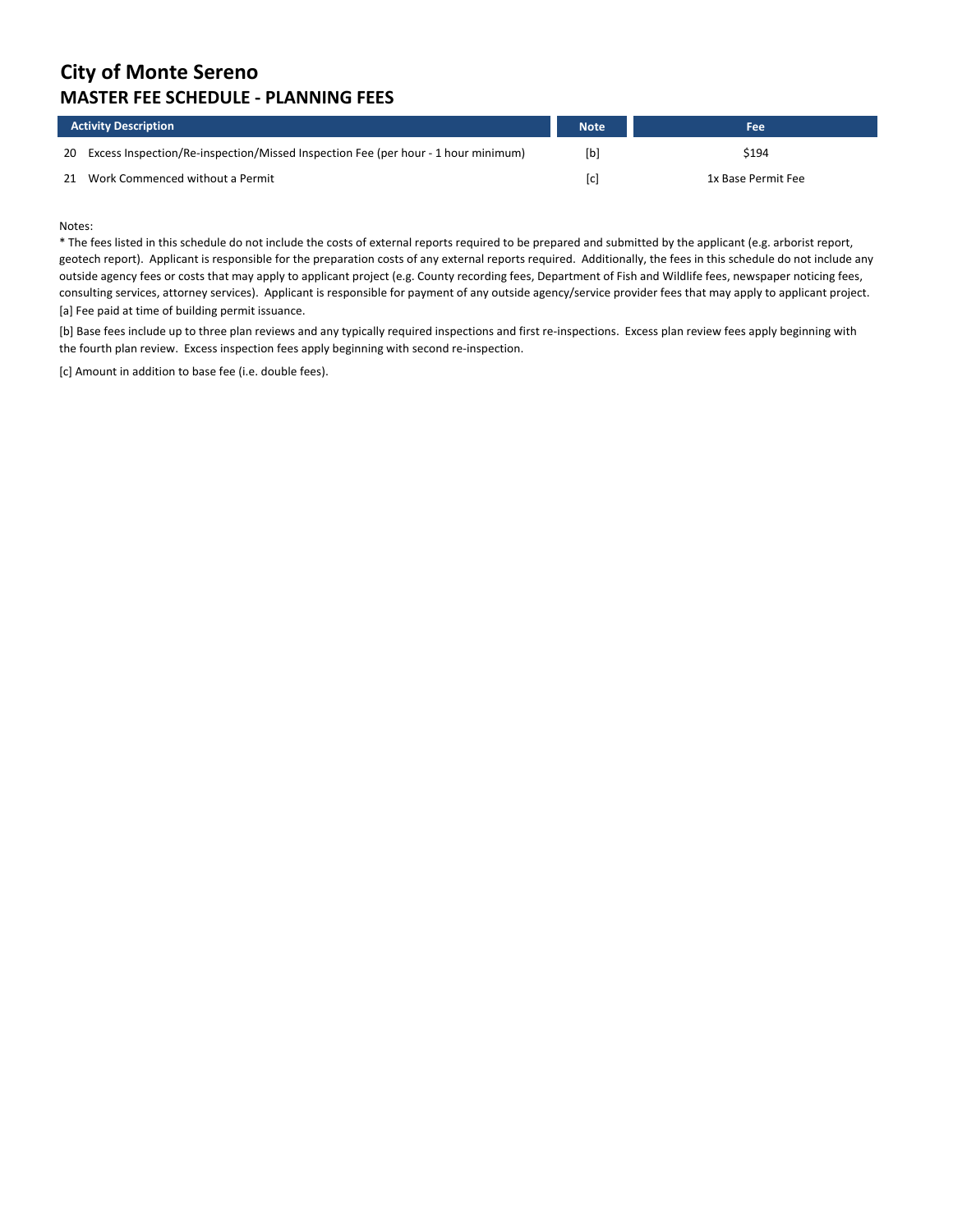# **City of Monte Sereno MASTER FEE SCHEDULE - PUBLIC WORKS FEES**

|              | <b>Activity Description</b>                                                          | <b>Note</b>                                                                                                                                                                                                                                                                                                                                                                                                                                                                                              | Fee                                          |
|--------------|--------------------------------------------------------------------------------------|----------------------------------------------------------------------------------------------------------------------------------------------------------------------------------------------------------------------------------------------------------------------------------------------------------------------------------------------------------------------------------------------------------------------------------------------------------------------------------------------------------|----------------------------------------------|
| $\mathbf{1}$ | Certificate of Compliance                                                            |                                                                                                                                                                                                                                                                                                                                                                                                                                                                                                          | \$1,050                                      |
| 2            | Encroachment Permit (Administrative)                                                 |                                                                                                                                                                                                                                                                                                                                                                                                                                                                                                          | \$350                                        |
| 3            | <b>Construction Encroachment Permit Fee</b>                                          |                                                                                                                                                                                                                                                                                                                                                                                                                                                                                                          |                                              |
|              | a) First \$50,000 of value, or any fraction thereof                                  |                                                                                                                                                                                                                                                                                                                                                                                                                                                                                                          | 5% of value                                  |
|              | b) Value Exceeding \$50,000                                                          |                                                                                                                                                                                                                                                                                                                                                                                                                                                                                                          | 3% of value                                  |
| 4            | Storm Drain Fees                                                                     |                                                                                                                                                                                                                                                                                                                                                                                                                                                                                                          |                                              |
|              | a) Per Lot Zoned: R-1-44                                                             |                                                                                                                                                                                                                                                                                                                                                                                                                                                                                                          | \$2,450                                      |
|              | b) Per Lot Zoned: R-1-20                                                             |                                                                                                                                                                                                                                                                                                                                                                                                                                                                                                          | \$1,640                                      |
|              | c) Per Lot Zoned: R-1-8                                                              |                                                                                                                                                                                                                                                                                                                                                                                                                                                                                                          | \$810                                        |
| 5            | Final Map                                                                            |                                                                                                                                                                                                                                                                                                                                                                                                                                                                                                          |                                              |
|              | a) Parcel Map                                                                        |                                                                                                                                                                                                                                                                                                                                                                                                                                                                                                          | \$3,000                                      |
|              | b) Tract Map                                                                         |                                                                                                                                                                                                                                                                                                                                                                                                                                                                                                          | \$9,000                                      |
| 6            | <b>Grading Plan Check Fees</b>                                                       |                                                                                                                                                                                                                                                                                                                                                                                                                                                                                                          | Bill hourly/T&M                              |
| 7            | <b>Grading Permit Fees</b>                                                           |                                                                                                                                                                                                                                                                                                                                                                                                                                                                                                          |                                              |
|              | a) Less than 50 cubic yards                                                          |                                                                                                                                                                                                                                                                                                                                                                                                                                                                                                          | \$265                                        |
|              | b) 51 to 100 cubic yards                                                             |                                                                                                                                                                                                                                                                                                                                                                                                                                                                                                          | \$530                                        |
|              | c) $101$ to $1,000$ cubic yards                                                      |                                                                                                                                                                                                                                                                                                                                                                                                                                                                                                          |                                              |
|              | i) For first 100 cubic yards or fraction thereof                                     |                                                                                                                                                                                                                                                                                                                                                                                                                                                                                                          | \$530                                        |
|              | ii) For each add'l 100 cubic yards or fraction thereof up to 1,000 cubic yards       |                                                                                                                                                                                                                                                                                                                                                                                                                                                                                                          | \$29                                         |
|              | d) 1,001 to 10,000 cubic yards                                                       |                                                                                                                                                                                                                                                                                                                                                                                                                                                                                                          |                                              |
|              | i) For first 1,000 cubic yards or fraction thereof                                   |                                                                                                                                                                                                                                                                                                                                                                                                                                                                                                          | \$795                                        |
|              | ii) For each add'l 1,000 cubic yards or fraction thereof up to 10,000 cubic yards    |                                                                                                                                                                                                                                                                                                                                                                                                                                                                                                          | \$59                                         |
|              | e) 10,001 to 100,000 cubic yards                                                     |                                                                                                                                                                                                                                                                                                                                                                                                                                                                                                          |                                              |
|              | i) For first 10,000 cubic yards or fraction thereof                                  |                                                                                                                                                                                                                                                                                                                                                                                                                                                                                                          | \$1,988                                      |
|              | ii) For each add'l 1,000 cubic yards or fraction thereof up to 100,000 cubic yards   |                                                                                                                                                                                                                                                                                                                                                                                                                                                                                                          | \$31                                         |
|              | f) 100,001 cubic yards or more                                                       |                                                                                                                                                                                                                                                                                                                                                                                                                                                                                                          |                                              |
|              | i) For first 100,000 cubic yards or fraction thereof                                 |                                                                                                                                                                                                                                                                                                                                                                                                                                                                                                          | \$6,360                                      |
|              | ii) For each add'l 1,000 cubic yards or fraction thereof                             |                                                                                                                                                                                                                                                                                                                                                                                                                                                                                                          | \$31                                         |
| 8            | <b>NPDES Compliance</b>                                                              |                                                                                                                                                                                                                                                                                                                                                                                                                                                                                                          |                                              |
|              | a) Plan Check                                                                        |                                                                                                                                                                                                                                                                                                                                                                                                                                                                                                          |                                              |
|              | i) Less than 1 Acre                                                                  |                                                                                                                                                                                                                                                                                                                                                                                                                                                                                                          | \$350                                        |
|              | ii) Greater than or Equal to 1 Acre                                                  |                                                                                                                                                                                                                                                                                                                                                                                                                                                                                                          | \$1,050                                      |
|              | b) Site Inspection                                                                   |                                                                                                                                                                                                                                                                                                                                                                                                                                                                                                          |                                              |
|              | i) Less than 1 Acre                                                                  |                                                                                                                                                                                                                                                                                                                                                                                                                                                                                                          | \$530                                        |
|              | ii) Greater than or Equal to 1 Acre                                                  |                                                                                                                                                                                                                                                                                                                                                                                                                                                                                                          | Bill hourly/T&M with \$1,000 initial deposit |
| 9            | <b>Oversize Load Permit</b>                                                          |                                                                                                                                                                                                                                                                                                                                                                                                                                                                                                          |                                              |
|              | a) One Day                                                                           |                                                                                                                                                                                                                                                                                                                                                                                                                                                                                                          | \$16                                         |
|              | b) Annual                                                                            |                                                                                                                                                                                                                                                                                                                                                                                                                                                                                                          | \$90                                         |
| 10           | Hourly Rate for Services Not Listed in this Fee Schedule (per hour - 1 hour minimum) |                                                                                                                                                                                                                                                                                                                                                                                                                                                                                                          | \$265                                        |
|              | 11 Excess Plan Review Fee (per hour - 1 hour minimum)                                | $[a] % \begin{center} % \includegraphics[width=\linewidth]{imagesSupplemental_3.png} % \end{center} % \caption { % \textit{DefNet} and \textit{DefNet}~\textit{DefNet}~\textit{DefNet}~\textit{DefNet}~\textit{DefNet}~\textit{DefNet}~\textit{DefNet}~\textit{DefNet}~\textit{DefNet}~\textit{DefNet}~\textit{DefNet}~\textit{DefNet}~\textit{DefNet}~\textit{DefNet}~\textit{DefNet}~\textit{DefNet}~\textit{DefNet}~\textit{DefNet}~\textit{DefNet}~\textit{DefNet}~\textit{DefNet}~\textit{DefNet}~$ | \$265                                        |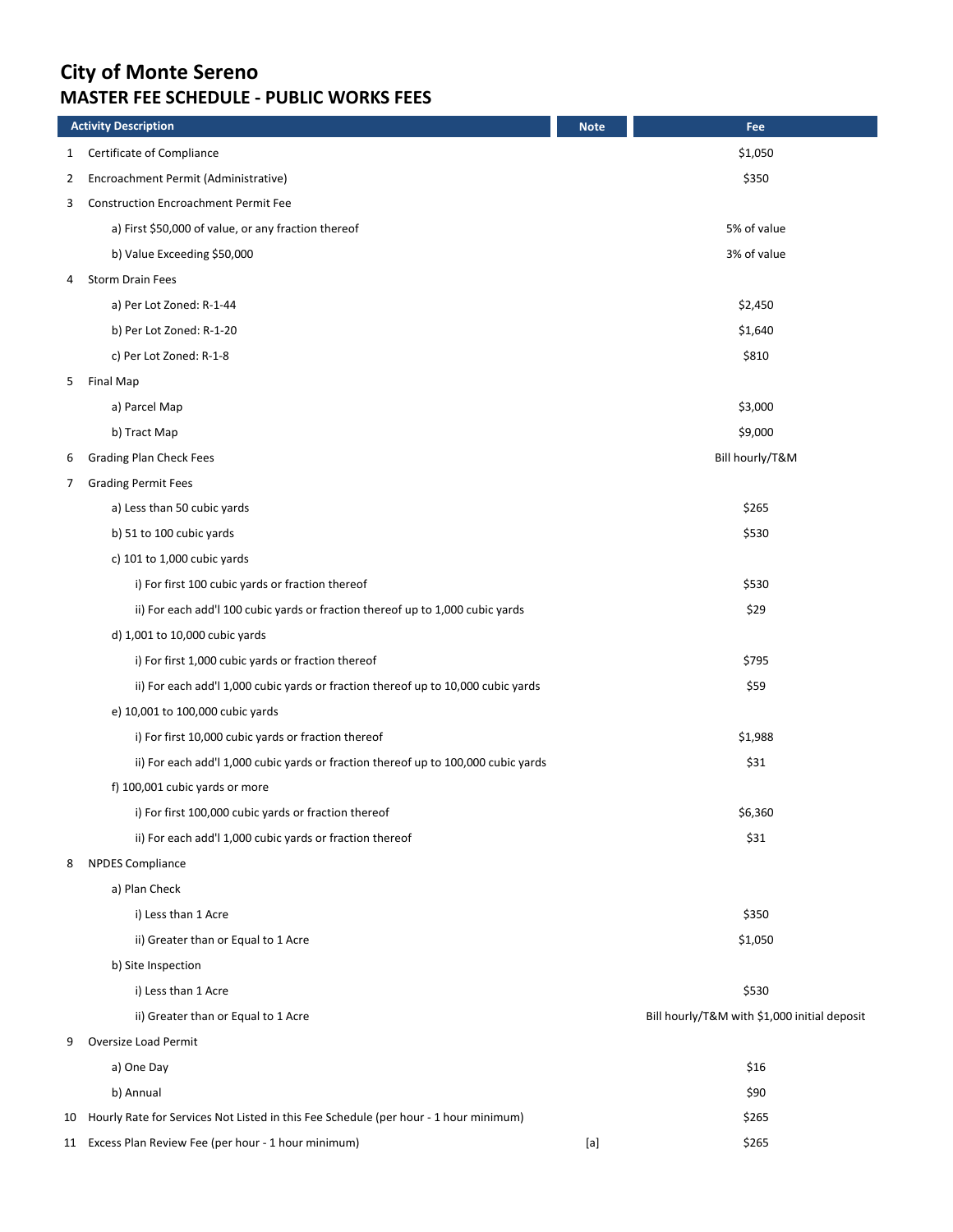# **City of Monte Sereno MASTER FEE SCHEDULE - PUBLIC WORKS FEES**

| <b>Activity Description</b> |                                                                                      | <b>Note</b> | Fee                |
|-----------------------------|--------------------------------------------------------------------------------------|-------------|--------------------|
|                             | 12 Excess Inspection/Re-inspection/Missed Inspection Fee (per hour - 1 hour minimum) | [a]         | \$265              |
| 13                          | Work Commenced without a Permit                                                      | [b]         | 1x Base Permit Fee |

Notes:

[a] Base fees include up to three plan reviews and any typically required inspections and first re-inspections. Excess plan review fees apply beginning with the fourth plan review. Excess inspection fees apply beginning with second re-inspection.

[b] Amount in addition to base fee (i.e. double fees).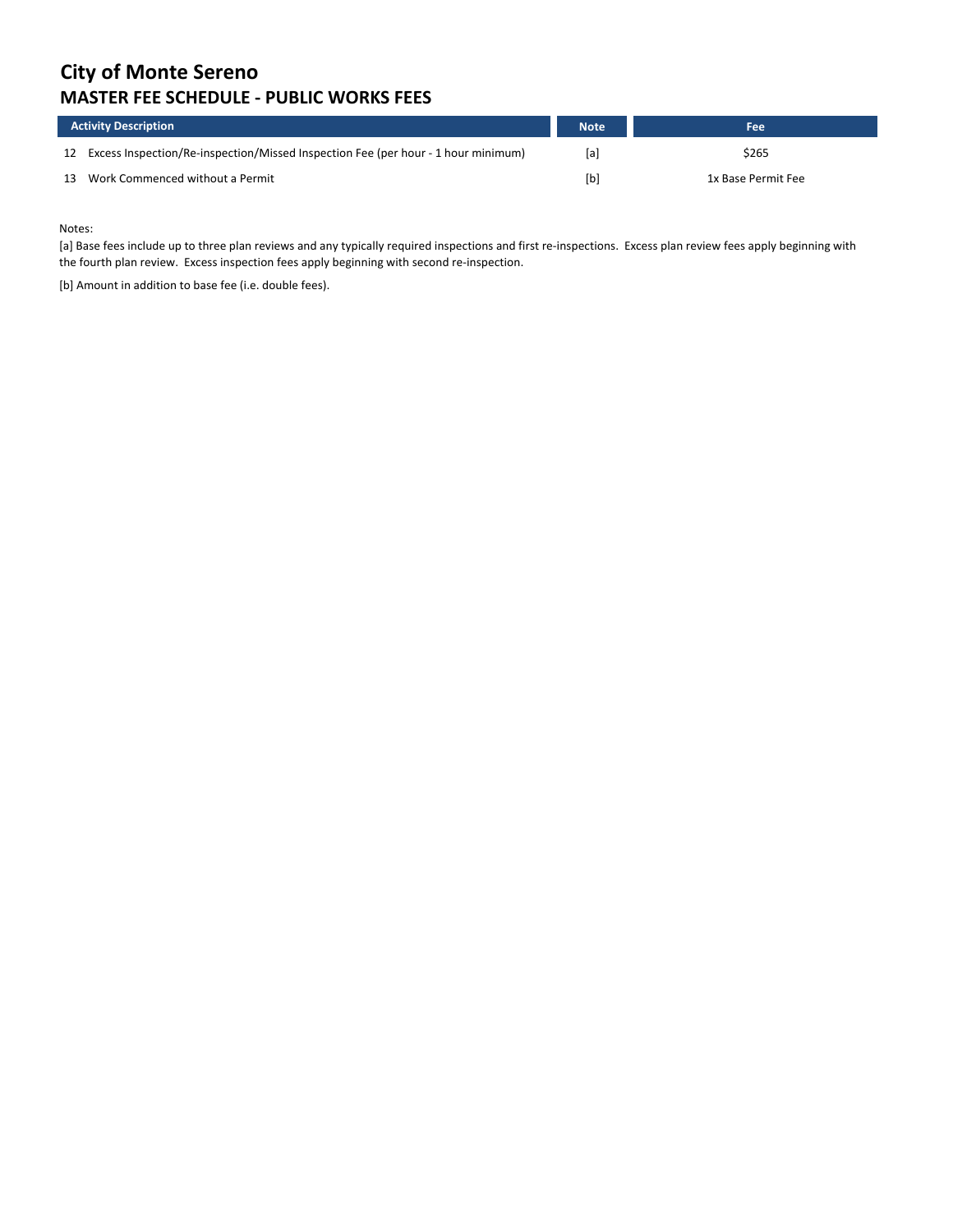# **City of Monte Sereno MASTER FEE SCHEDULE - BUILDING FEES**

|    | <b>Activity Description</b>                                                            | <b>Note</b> | Fee        |
|----|----------------------------------------------------------------------------------------|-------------|------------|
| 1  | <b>Construction Tax</b>                                                                |             | \$0.51     |
| 2  | Electrical, Plumbing or Mechanical Permits:                                            |             |            |
|    | a) Fee per Square Foot                                                                 |             | \$0.11     |
|    | b) Minimum fee                                                                         |             | \$159      |
| 3  | Solar                                                                                  |             | \$159      |
| 4  | <b>Demolition Permit</b>                                                               |             | \$159      |
| 5  | <b>Building Permit:</b>                                                                | $[{\sf a}]$ |            |
|    | a) Valuation: \$1 to \$500                                                             |             | \$23.50    |
|    | b) Valuation: \$501 to \$2,000                                                         |             |            |
|    | i) Fee for first \$500                                                                 |             | \$23.50    |
|    | ii) Fee for each additional \$100, or fraction thereof, to and including \$2,000       |             | \$3.05     |
|    | c) Valuation: \$2,001 to \$25,000                                                      |             |            |
|    | i) Fee for first \$2,000                                                               |             | \$69.25    |
|    | ii) Fee for each additional \$1,000, or fraction thereof, to and including \$25,000    |             | \$14.00    |
|    | d) Valuation: \$25,001 to \$50,000                                                     |             |            |
|    | i) Fee for first \$25,000                                                              |             | \$391.25   |
|    | ii) Fee for each additional \$1,000, or fraction thereof, to and including \$50,000    |             | \$10.10    |
|    | e) Valuation \$50,001 to \$100,000                                                     |             |            |
|    | i) Fee for first \$50,000                                                              |             | \$643.75   |
|    | ii) Fee for each additional \$1,000, or fraction thereof, to and including \$100,000   |             | \$7.00     |
|    | f) Valuation \$100,001 to \$500,000                                                    |             |            |
|    | i) Fee for first \$100,000                                                             |             | \$993.75   |
|    | ii) Fee for each additional \$1,000, or fraction thereof, to and including \$500,000   |             | \$5.60     |
|    | g) Valuation: \$501,000 to \$1,000,000                                                 |             |            |
|    | i) Fee for first \$500,000                                                             |             | \$3,233.75 |
|    | ii) Fee for each additional \$1,000, or fraction thereof, to and including \$1,000,000 |             | \$4.75     |
|    | h) Valuation: \$1,000,001 and up                                                       |             |            |
|    | i) Fee for first \$1,000,000                                                           |             | \$5,608.75 |
|    | ii) Fee for each additional \$1,000, or fraction thereof                               |             | \$3.15     |
| 6  | Plan Review Fees (In addition to building permit fees)                                 |             |            |
|    | a) Plan Review Fee (% of Building Permit Fee)                                          |             | 65%        |
|    | b) Structural Plan Review Fee (% of Plan Review Fee)                                   |             | 65%        |
|    | c) Energy Conservation Plan Review Fee (% of Plan Review Fee)                          |             | 5%         |
|    | d) Green Building Code Plan Review Fee (% of Plan Review Fee)                          |             | 5%         |
| 7  | Micro-filming / Imaging Fee (per page, in addition to building permit fees)            |             | \$5        |
| 8  | <b>Strong Motion Fees:</b>                                                             |             |            |
|    | a) Residential (per \$1 of valuation)                                                  |             | \$0.00013  |
|    | b) Commercial (per \$1 of valuation)                                                   |             | \$0.00028  |
| 9  | SB 1473 (per \$25,000 of valuation)                                                    |             | \$1        |
| 10 | Road Impact Fee (per \$100 of valuation of permitted work)                             |             | \$0.49     |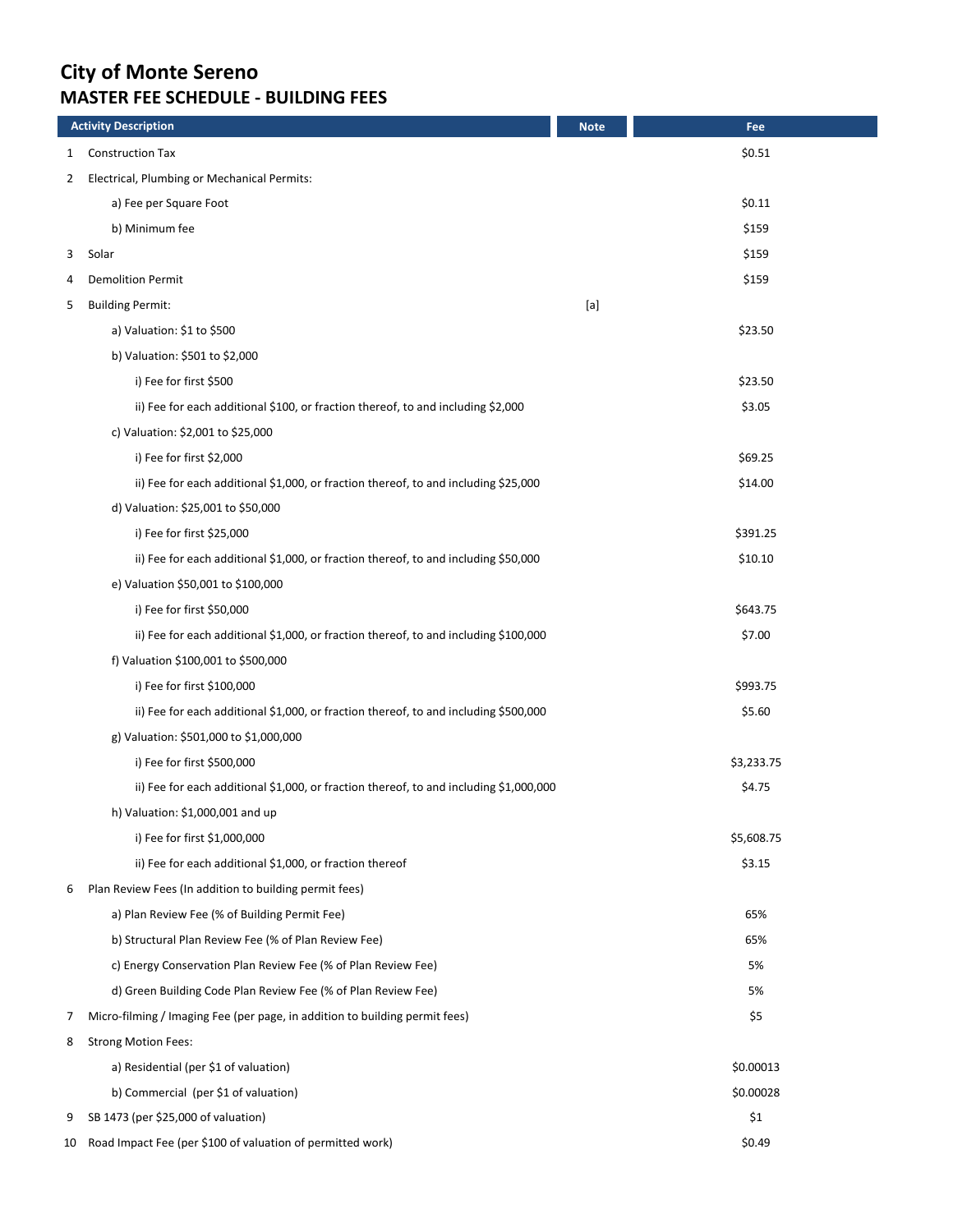### **City of Monte Sereno MASTER FEE SCHEDULE - BUILDING FEES**

|    | <b>Activity Description</b>                                                            | <b>Note</b> | <b>Fee</b>         |
|----|----------------------------------------------------------------------------------------|-------------|--------------------|
| 11 | Other Fees                                                                             |             |                    |
|    | a) Excess Inspection/Excess Re-inspection/Missed Inspection Fee (per inspection)       |             | \$106              |
|    | b) Work Commenced without a Permit                                                     | [b]         | 1x Base Fees       |
|    | c) Hourly Rate for Services Not Listed in this Fee Schedule (per hour - 1/2 hour min.) |             | \$213              |
|    | d) Fee for Additional Services Required Due to Changes, Modifications, Additions, etc. | [c]         | Actual Costs / T&M |

#### Notes:

[a] The Building Official shall establish the valuation of said improvements, and fees will be assessed according to the following fee schedule.

[b] Amount in addition to base fee (i.e. double fees).

[c] In the event additional map checking, plan checking, or inspection services by the City are required by reason of changes, modifications, additions, errors, omissions, or discrepancies occasioned by the applicant or his agents or representatives, the applicant shall pay an additional fee equal to the actual cost to the City of performing the additional services.